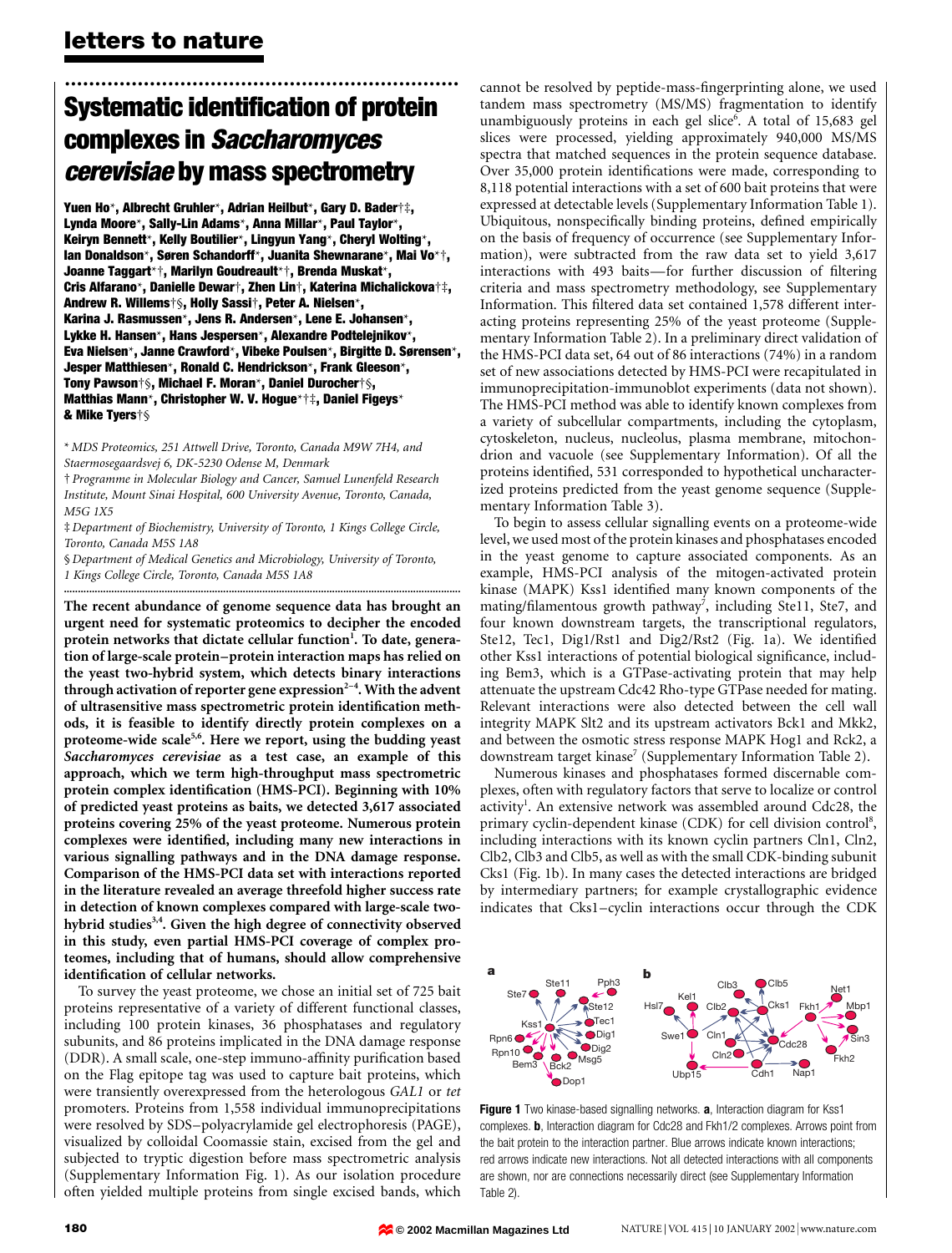## letters to nature

subunit<sup>8</sup>. However, in the absence of additional evidence, there is no a priori means to elucidate connectivity of the interactions, and so we have chosen to represent each interaction as a direct pair (see below). The dual-specificity kinase Swe1, which inhibits Cdc28, was associated with both Clb2 and Hsl7, a known negative regulator of Swe1 (ref. 9). An interaction between Swe1 and Kel1, a protein that is involved in cell fusion and cell polarity<sup>10</sup>, might reflect the link between polarized growth and Swe1 activity. Cdc28 also associated with Fkh1, one of the transcription factors that drives expression of the mitotic cyclins CLB1/2 and other G2/M-regulated genes, thereby providing direct physical closure of the known Clb1/2-Cdc28 positive feedback loop<sup>11</sup>. Other Fkh1/2 interactions were consistent with roles in transcriptional activation and repression. Another local network was detected around the mitotic exit network (MEN) kinases Cdc5, Cdc15, Dbf2 and Dbf20, including the cohesin complex recently implicated as a Cdc5 target for activation of sister chromatid separation<sup>12</sup>. Finally, numerous interactions between protein phosphatases, regulatory subunits and substrates were found (Supplementary Table S2). For example, the dual specificity phosphatase Msg5 was associated with both Fus3 and Slt2, consistent with its genetic role in attenuating MAPK signalling<sup>7</sup>.

The DDR includes DNA repair processes and checkpoint pathways that dictate cell cycle progression, transcription, protein degradation and DNA repair itself<sup>13</sup>. The global DDR network revealed by HMS-PCI contained many known interactions as well as many new interactions of probable biological significance (Fig. 2a; see also Supplementary Information Table 2). Most of the interactions identified did not depend on treatment with exogenous DNAdamaging agents, perhaps reflecting the fact that low level DNA damage normally occurs during replication<sup>13</sup>. Examples of known interactions include: the replication factor  $C$  complex (RFC, Rfc1 $-$ 5) and the RFC<sup>Rad24</sup> subcomplex, as well as the PCNA-like (PCNAL) Mec3-Rad17-Ddc1 complex, both of which transduce DNA damage signals; part of the Mms2-Ubc13-Rad18 post-replicative repair (PRR) complex; and the Mre11-Rad50-Xrs2 (MRX) complex that mediates double-strand-break repair by homologous and non-homologous mechanisms<sup>13</sup>. We also recovered nearly all known nucleotide excision repair (NER) factors in their dedicated subcomplexes<sup>14</sup>: Rad1-Rad10-Rad14 (NEF1); Rad3-TFB3-Kin28-Ccl1 (NEF3/TFIIH); and Rad7-Rad16 (NEF4). The Rad4-Rad23 interaction (NEF2) was not found, but we nevertheless detected an association between Rad4 and NEF1, a known interaction among NER factors.

The comprehensive coverage of DDR proteins readily identified pathway and network connections. For example, we recovered Rfc4 in Ddc1 complexes, consistent with the hypothesis that the PCNAL complex might be loaded onto DNA by the RFC<sup>Rad24</sup>complex<sup>15</sup>. In terms of new interactions, the HMS-PCI approach revealed that Met18 can associate with Rad3, a component of the transcription factor TFIIH complex needed for both RNA Pol II-dependent transcription and NER. An association between Rad23 and the ubiquitin chain assembly factor Ufd2 (ref. 16) is corroborated by genetic interactions that suggest that RAD23 and UFD2 act antagonistically<sup>17</sup>. Ufd2 also interacted with a second ubiquitinlike (UBL) domain-containing protein, Dsk2. Another NER component, Rad7, bound the yeast elongin C homologue, Elc1, for which a function remains to be assigned. In mammalian cells, elongin C associates with elongin B, the cullin Cul2, the RING-H2 domain protein Rbx1 and substrate recruitment factors called SOCS box proteins to form E3 ubiquitin ligase complexes<sup>18</sup>. Consistent with the Elc1-Rad7 interaction, sequence alignments revealed a divergent SOCS box motif in Rad7, suggesting that it may mediate substrate ubiquitination during excision repair (Fig. 2b, c).

The Rad53 kinase, which corresponds to Chk2 in mammals and Cds1 in fission yeast, is a conserved mediator of DDR signals<sup>13</sup>. In addition to the known Rad53 interaction with Asf1 (refs 19, 20), HMS-PCI revealed several new, associated proteins of probable biological significance, including the protein phosphatase 2C (PP2C) enzyme Ptc2, which is genetically implicated as a negative regulator of Rad53 (ref. 21). Furthermore, the uncharacterized gene



Figure 2 The DNA damage response network. a, Global connections in the network represented by a subset of known and new interactions. Interactions were initially nucleated from 86 proteins implicated in the DDR. Blue nodes indicate known interactions within dedicated complexes, highlighted in yellow. Blue arrows indicate known interactions; red arrows indicate new interactions. Not all detected interactions with all components are shown (see Supplementary Information Table 2), nor are connections necessarily direct. b, Alignment of SOCS box motif in Rad7 with known SOCS box proteins, including human MUF1, which like Rad7 contains carboxy-terminal leucine-rich repeats. Conserved hydrophobic residues are boxed; other diagnostic residues are shaded. Hs, Homo sapiens; Sc, Saccharomyces cerevisiae; Nc, Neurospora crassa; Sp, Schizosaccharomyces pombe. c, Rad7 interacts with Elc1. Flag-tagged Rad7 and glutathione S-transferase (GST)-Elc1 or GST alone were expressed in yeast, followed by capture on glutathione resin and detection of the Flag epitope. **d**, Complete set of Dun1 interactions detected by HMS-PCI. Co-immunoprecipitation tests of a subset of new Dun1 interactions are shown on the right; untested interactions are shown on the left. Note that the phosphorylated form of Rad53 interacts specifically with Dun1. The colour scheme is the same as in  $a$ . IgG, immunoglobulin- $\gamma$ . Heavy chain; asterisk.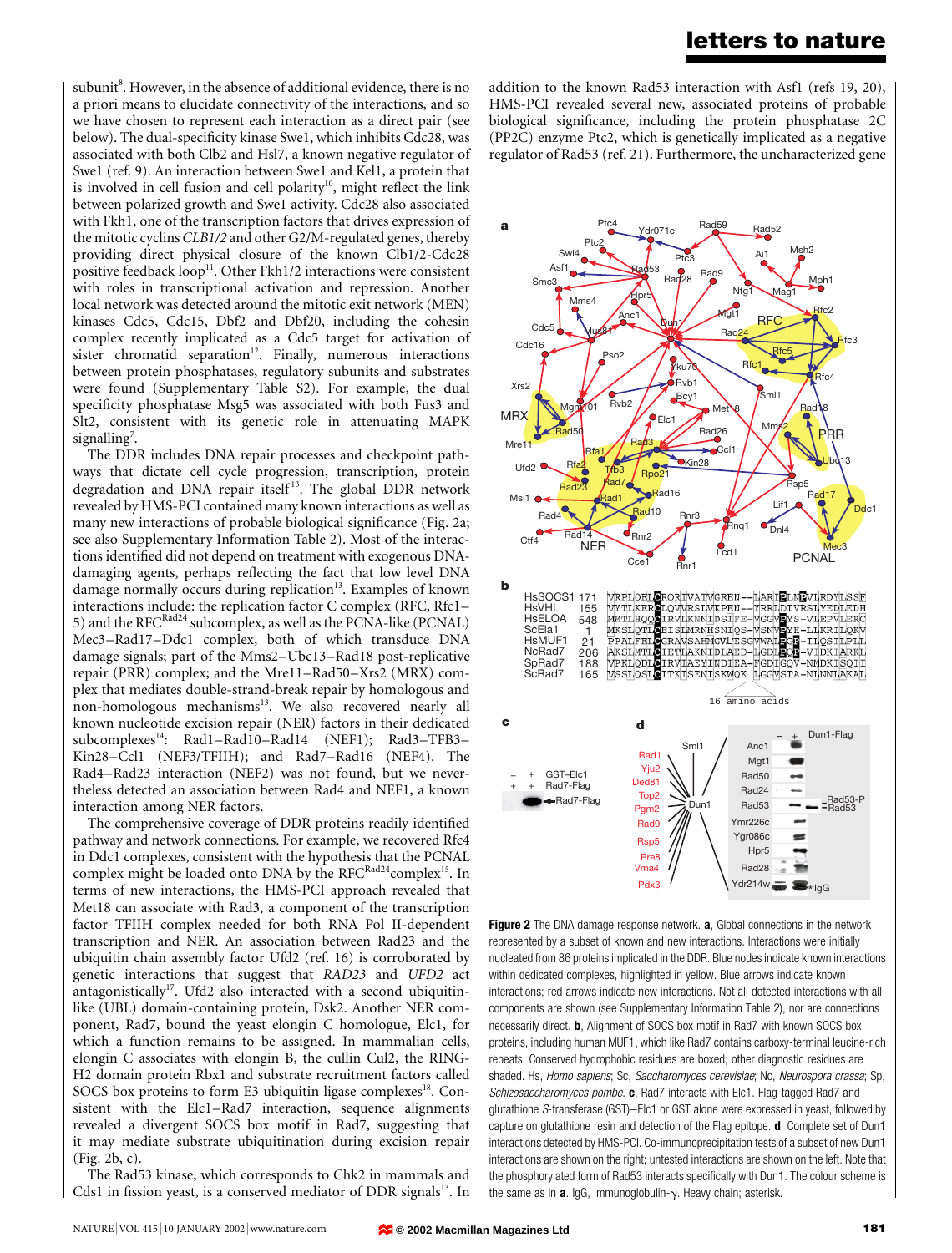## letters to nature

product Ydr071c was detected with both Rad53 and the PP2C family members Ptc3 and Ptc4, suggesting that Ydr071c may be a DDRspecific regulatory factor of PP2C-type phosphatases. We found consistently a genetic interaction between YDR071C and RAD53 (R. Woolstencroft and D.D., unpublished data). With regard to Rad53 substrates<sup>13</sup>, the putative targets Swi4 and Cdc5 were linked directly or indirectly to Rad53 by HMS-PCI.

The Dun1 protein kinase has a similar overall structure to Rad53, most notably through the presence of phosphothreonine-binding modules termed forkhead-associated (FHA) domains<sup>22</sup>. Dun1 is implicated in many aspects of the DDR, yet the identities of its upstream regulators and downstream effectors remain largely unknown. HMS-PCI analysis of Dun1 revealed potential upstream regulators Rad9, Rad53, Rad24, Hpr5/Srs2 and Rad50 (Fig. 2d). Dun1 interacted with a probable substrate, the ribonucleotide reductase inhibitor Sml1, which is degraded on DUN1-dependent phosphorylation<sup>23</sup>. Interestingly, Dun1 also associated with Rsp5, an E3 ubiquitin ligase that targets the RNA polymerase II large subunit Rpo21 for ubiquitin-mediated degradation after DNA damage<sup>24</sup>. Rsp5 is thus a candidate E3 ubiquitin ligase for Sml1. Of the interactions tested by co-immunoprecipitation, 10 out of the 10 that involved Dun1 were confirmed. Of particular significance are the interactions between Dun1 with Rad24, Rad50, Rad53,



Figure 3 Comparison of large-scale protein interaction networks with interactions reported in the literature.  $a$ , Overlap of HMS-PCI data set and PreBIND + MIPS data set. **b**, Overlap of a comprehensive HTP-Y2H data set<sup>4</sup> and PreBIND + MIPS data set.  $c$ , Overlap of HMS-PCI and the HTP-Y2H data set<sup>4</sup>. Blue edges are literature-derived interactions; red edges are new interactions detected by HTP approaches. For clarity, single binary interactions are not shown. The following number of single interactions were removed from the indicated panel: **a**, 37; **b**, 23; **c**, 31.

Hpr5/Srs2, Rad28 and Mgt1, as all of these proteins are known to participate in the DDR. We note that Dun1 was able to retrieve selectively the hyperphosphorylated form of Rad53, probably through the FHA domain of Dun1 (Fig. 2d). This observation suggests that the DNA damage signal is transmitted directly from Rad53 to Dun1. Finally, Dun1 also interacts with Ymr226c and Ygr086c, two proteins of unknown function that are induced on general cell stress, perhaps indicating that Dun1 may affect processes other than DNA damage.

We compared the HMS-PCI data set, represented as hypothetical direct interactions between bait and associated proteins, with comprehensive high-throughput yeast two-hybrid (HTP-Y2H) data sets $3,4$  using interactions reported in the literature as a benchmark. Interaction data sets were entered into the Biomolecular Interaction Network Database (BIND)—a standardized repository for all forms of biological interaction data, including proteinprotein interactions<sup>25</sup>. To systematically compile a set of published interactions, we used a search engine called PreBIND (J. Martin et al., in preparation), which is a support vector machine and natural language-processing-based algorithm designed to identify abstracts that describe protein-protein interactions. Beginning with all 600 bait proteins used in this study, PreBIND was used to collect a non-exhaustive set of 697 protein interactions from the literature. The PreBIND data was combined with 545 interactions derived from the MIPS protein interaction table<sup>26</sup> to create a literature-based set of 1,003 interactions that involve the HMS-PCI bait set (see Supplementary Information). When compared against this literature benchmark, the HMS-PCI data set contained 2.6- to 3.4-fold more literature-derived interactions per bait than each large-scale HTP-Y2H data set, and 1.9-fold more interactions when compared with the combination of both comprehensive HTP-Y2H data sets (Fig. 3a, b and Table  $1)^{3,4}$ . In addition to published interactions, a number of new interactions were shared by the HMS-PCI and HTP-Y2H data sets (Fig. 3c). Functional annotation of the HMS-PCI data set indicated that 275 of the detected complexes contained two or more interaction partners within the same gene ontology (GO) biological process (see Supplementary Information). Finally, we note that the connectivity distribution of the HMS-PCI data set follows a power law, as observed for other largescale biological networks (see Supplementary Information Fig. 3 for a Pajek representation of the data set) $27$ .

Proteome-wide analysis of native protein complexes by highly sensitive mass spectrometric methods allows the detection of complex cellular networks that might otherwise elude more focused approaches (G.D.B. et al., manuscript in preparation). Given that approximately 40% of yeast proteins are conserved through eukaryotic evolution<sup>28</sup>, the global yeast protein interaction map will provide a partial framework for understanding more complex proteomes. Imminent technical advances, such as gel-free analysis

| Table 1 Literature-derived interactions in HMS-PCI and HTP-Y2H inter- |  |  |  |
|-----------------------------------------------------------------------|--|--|--|
| action data sets                                                      |  |  |  |

|                                                                 |                             | Literature data set*  |                             |                            |                            |  |  |  |
|-----------------------------------------------------------------|-----------------------------|-----------------------|-----------------------------|----------------------------|----------------------------|--|--|--|
| HTP data set                                                    | PreBIND                     | <b>MIPS</b>           | PreBIND+MIPS                | <b>MIPS</b><br>two-hybrid  | <b>MIPS</b><br>biochemical |  |  |  |
| <b>HMS-PCI</b><br>Uetz<br>Ito full<br>Ito core<br>Ito full+Uetz | 113<br>42<br>37<br>25<br>60 | 119<br>53<br>39<br>26 | 166<br>63<br>49<br>32<br>86 | 55<br>37<br>27<br>19<br>47 | 81<br>22<br>18<br>9<br>37  |  |  |  |

............................................................................................................................................................................. To address possible methodological bias in the literature benchmark, the MIPS data set was sorted into two-hybrid interactions (MIPS two hybrid) and interactions based on biochemical purification (MIPS biochemical). As these two sets are of roughly equal size, the MIPS benchmark is impartial in this aspect. Two large-scale HTP-Y2H data sets were used (Uetz, P. et al. (ref. 3) and Ito, T. et al. (ref 4)). 'Ito full' refers to the complete set of 4549 interactions; 'Ito core' refers to the core set of the 841 most reproducible interactions, as defined by ref. 4.

\* Number of interactions reported in the literature. See Supplementary Information for details on interaction curation and comparisons.